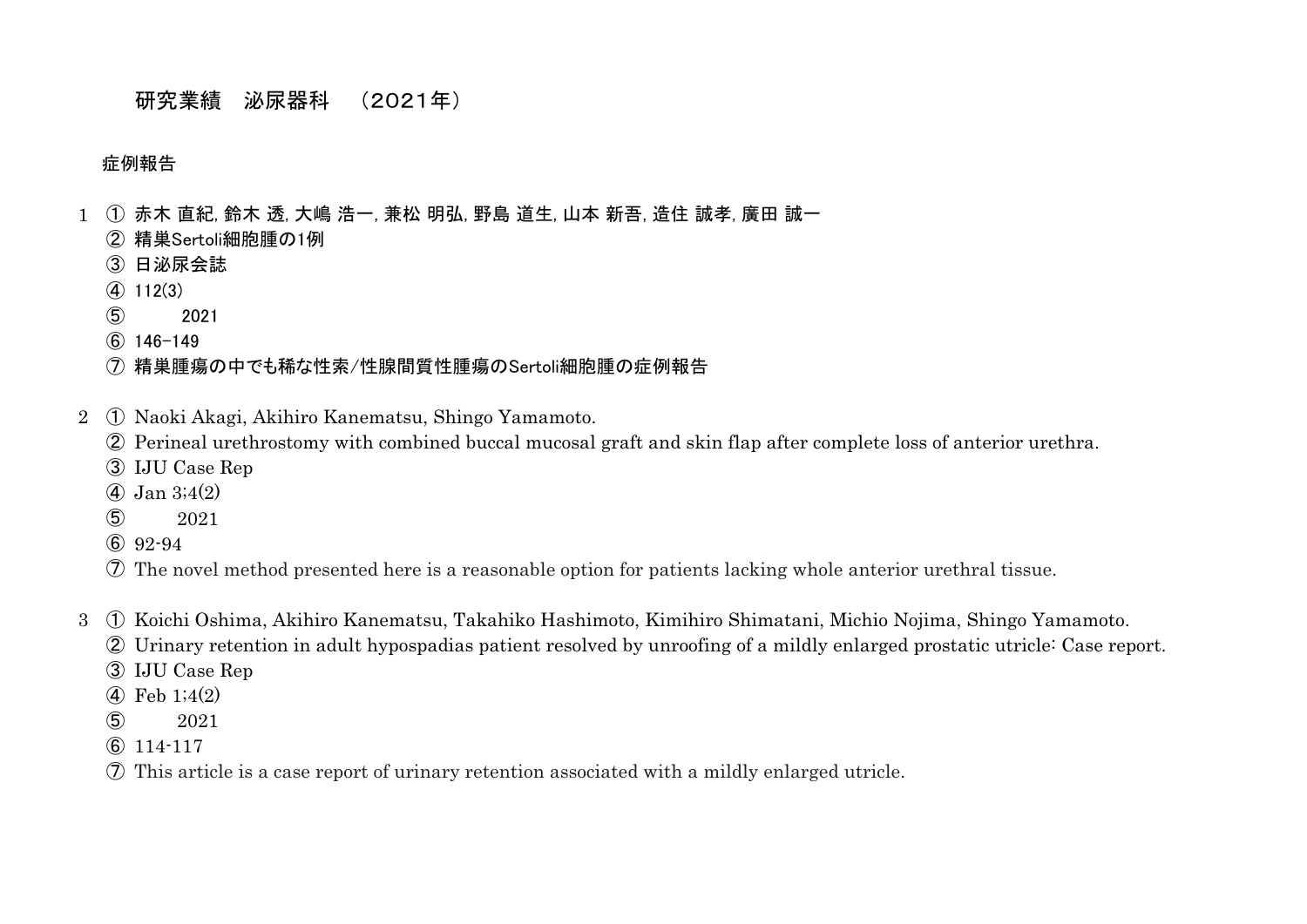学会発表(教育・特別講演、シンポジウムを含む)

- ① 林 冠宏, 赤木 直紀,大嶋 浩一,福井 浩二, 鈴木 透
	- 短期間で神経内分泌分化を来した前立腺癌の1例
	- 口演
	- 第248回日本泌尿器科学会関西地方会
	- 和歌山(Web)
	- 2021/9/18
	- 非常に短期間でホルモン不応性となった前立腺癌の症例報告
- ① 大嶋 浩一
	- Menkes病を合併した腎結石症の1例
	- 口演
	- 泌尿器科難治療症例研究会
	- Web
	- $\binom{6}{2021}/\binom{2}{20}$
	- Menkes病を合併した腎結石の症例報告
- ① 鈴木 透
	- 転移性前立腺癌の新規AR標的薬治療に関する最新の話題
	- 口演
	- アステラス製薬主催HANSHIN WEBシンポジウム 明日からの前立腺癌治療の一手を考える2nd
	- Web
	- 2021/6/24
	- 転移性ホルモン感受性前立腺癌治療に関する製薬会社主催Web講演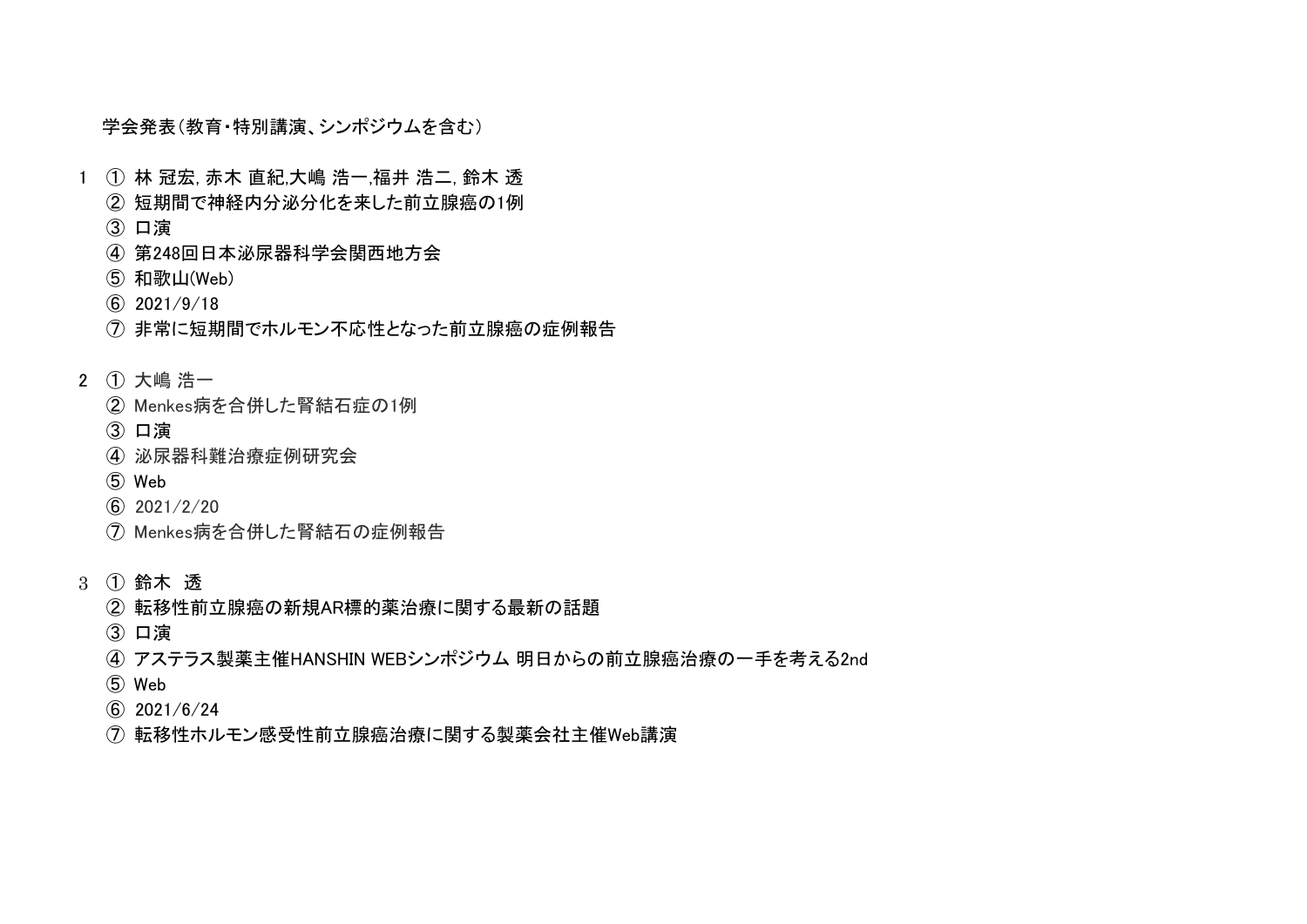- ① 福井 浩二
	- 泌尿器の新たな試み 尿路結石センター、腹腔鏡手術、前立腺癌放射線治療
	- 口演
	- 第1回宝塚市立病院WEBセミナー
	- Web
	- 2021/7/29
	- 病院主催のWebセミナーで泌尿器科疾患の治療現状を報告した
- ① 福井 浩二. 杉生 雅和, 内山 智絵
	- 尿路結石センター開設 医師、薬剤師、栄養士からのメッセージ
	- 口演
	- 第36回宝塚市立病院市民公開講座
	- Web
	- 2021/8/5
	- 市民公開講座にて尿路結石センター開設と今後の活動について報告した
- ① 鈴木 透
	- 転移性前立腺癌薬物治療に関する最新の話題
	- 口演
	- ヤンセンファーマ主催Prostate Cancer Clinical Discussion
	- Web
	- 2021/8/6
	- 転移性ホルモン感受性前立腺癌治療に関する製薬会社主催Web講演

その他